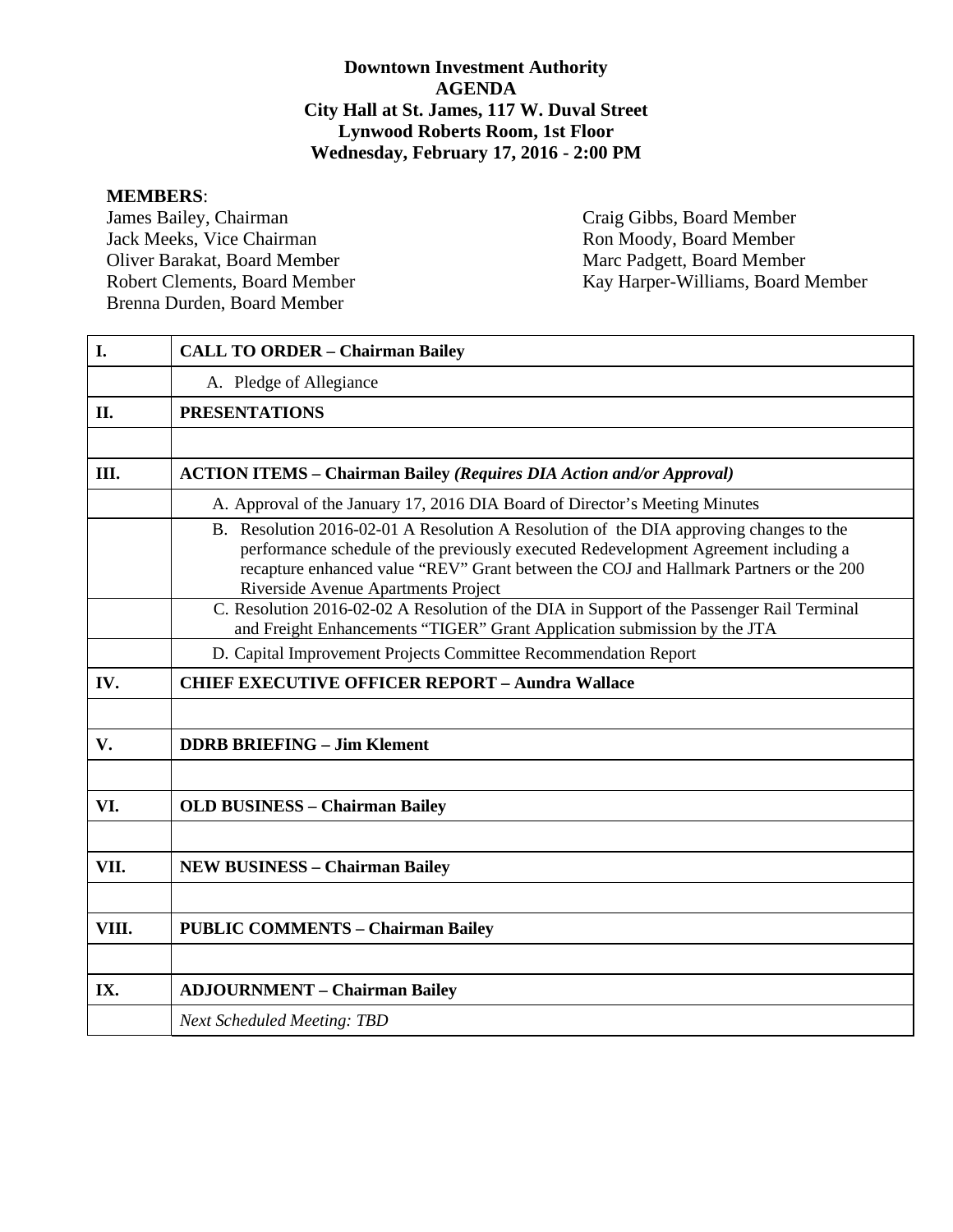

#### **Downtown Investment Authority Regular Meeting**

**City Hall at St. James 117 West Duval St., Lynwood Roberts Room** *Wednesday, February 17, 2016 - 2:00 p.m.*

## *DIA Regular MEETING MINUTES*

**Board Members Present:** Jim Bailey, Chairman; Jack Meeks, Vice Chairman; Oliver Barakat, Brenna Durden; Craig Gibbs; Ron Moody and Marc Padgett

**Board Members Absent:** Robert Clements and Kay Harper Williams

**Council Member:** Council President Anderson and Council Vice President Lori Boyer

**Mayor's Staff:** Jordan Elsbury, Mayor's Office, Chief Administrative Officer

**DIA Staff:** Aundra Wallace, DIA Chief Executive Officer; Guy Parola, DIA Development Manager; Tom Daly, DIA Development Analyst; Jim Klement, DIA Development Coordinator; and Karen Underwood-Eiland, DIA Executive Assistant

**Office of General Counsel:** Gayle Petrie

# **I. CALL TO ORDER**

Chairman Bailey convened the meeting at 2:00 p.m.

# **II. PRESENTATIONS**

**A. Pledge of Allegiance**

## **III. Action Items**

# **A. Approval of the January 17, 2016 Board Meeting Minutes**

## **A MOTION WAS MADE BY BOARD MEMBER DURDEN AND SECONDED BY BOARD MEMBER MEEKS. THE MOTION PASSED UNANIMOUSLY 7-0.**

## **B. Resolution 2016-02-01: Approving changes to the performance schedule of the previously executed Redevelopment Agreement**

CEO Wallace provided an overview of Resolution 2016-02-01

A RESOLUTION OF THE DOWNTOWN INVESTMENT AUTHORITY APPROVING CHANGES TO THE SCOPE OF THE PROJECT IMPROVEMENTS OF THE PREVIOUSLY EXECUTED REDEVELOPMENT AGREEMENT BETWEEN THE CITY AND HALLMARK PARTNERS, INC. FOR THE 200 RIVERSIDE AVENUE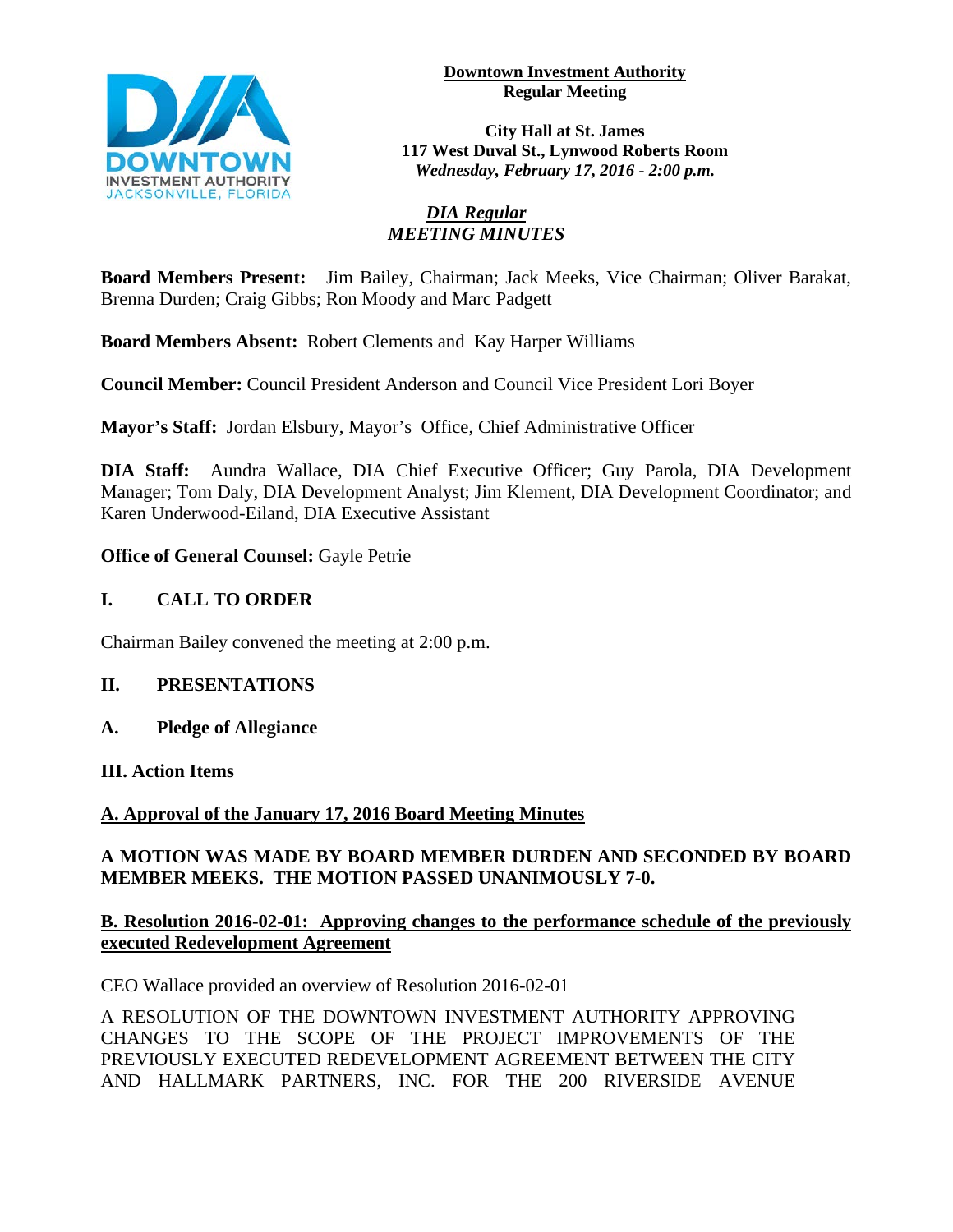## APARTMENTS PROJECT, WITH ALL OTHER TERMS AND CONDITIONS OF THE REDEVELOPMENT AGREEMENT REMAINING UNCHANGED

CEO Wallace pointed out the project will be going through DDRB for conceptual approval on Thursday, February  $18<sup>th</sup>$  at 2:00 p.m.

Tom Daly stated that the DDRB approval was for 16,698 square feet and gave feedback regarding the chart that was included in the meeting packet.

The Board members made relevant comments.

- With only 190 units rather than 223 units, will the value be different than what was anticipated in the original 2014 Resolution 2 CEO Wallace replied when using calculations of what the numbers of units are going to be is taken into an account.
- Reduction in the retail space. Coen Purvis responded that the ground floor is limited for mixed development.

Coen Purvis Hallmark Partners, Senior Vice President was available to answer any questions from the Board Members.

Council President Anderson inquired if more retail spaces were added would the parking spaces be adjusted accordingly? Coen Purvis stated the current plan is for 350 parking spaces.

Comments from the Public

## **A MOTION WAS MADE BY BOARD GIBBS AND SECONDED BY BOARD MEMBER BARAKAT APPROVING RESOLUTION 2016-02-01. THE MOTION PASSED UNANIMOUSLY 7-0**

## **C. RESOLUTION 2016-02-02 A Resolution of the DIA in support of the Passenger Rail Terminal and Freight Enhancements "TIGER: Grant Application**

CEO Wallace provided an overview of Resolution 2016-02-02

A RESOLUTION OF THE DOWNTOWN INVESTMENT AUTHORITY ("DIA") IN SUPPORT OF THE PASSENGER RAIL TERMINAL AND FREIGHT ENHANCEMENTS *TRANSPORTATION INVESTMENT GENERATING ECONOMIC RECOVERY ("*TIGER") GRANT APPLICATION SUBMISSION BY THE JACKSONVILLE TRANSPORTATION AUTHORITY.

Richard Clark, Government Affairs Officer was available to answer any questions.

The Board made relevant comments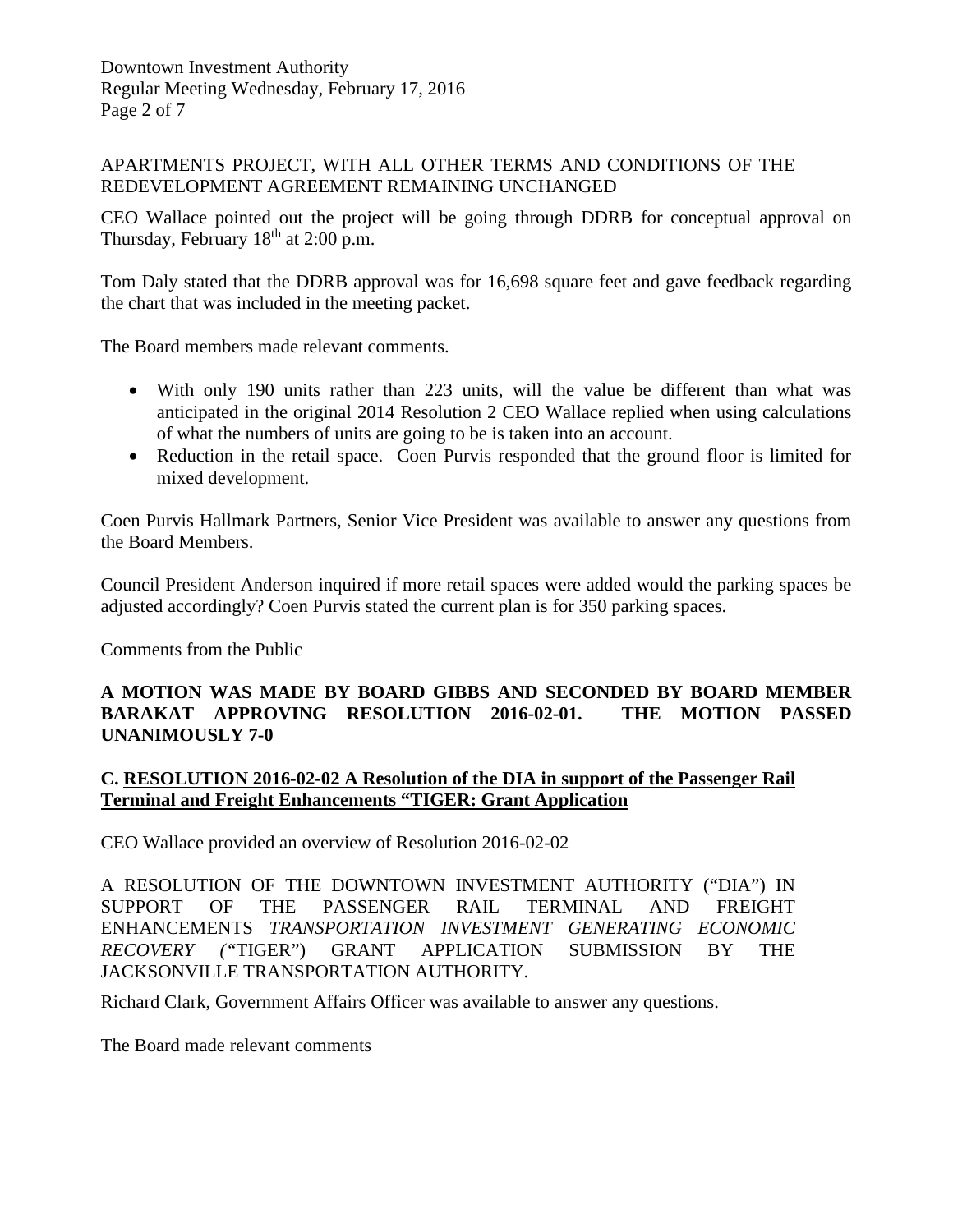Downtown Investment Authority Regular Meeting Wednesday, February 17, 2016 Page 3 of 7

- How will this help with chokepoints. Mr. Clark replied that the idea of the chokepoint is to add rail capacity, modernize the switches and signal. An outdated puzzle switch is currently in place and very difficult to maneuver through.
- This would be a solution to Water Taxi's ability to access to Riverside Development when completed.

## Public Comments

Bruce Fouraker asked if the trains would be able to back up and pull off the main line to head west and then southwest. Mr. Clark responded.

Charlotte Cudd asked if these enhancements are long-term on how the rail crosses in the front of the emergency room at Baptist Hospital. Mr. Clark responded that there is not enough capacity for a train to switch onto another track to roll through that section of town.

## **A MOTION WAS MADE BY BOARD MEMBER DURDEN AND SECONDED BY BOARD MEMBER MEEKS APPROVING RESOLUTION 2016-02-02. THE MOTION PASSED UNANIMOUSLY 6-1.**

## **D. Capital Improvement Projects Committee Recommendation Report**

Vice Chairman Meeks provided a summary of the February 11<sup>th</sup> CIP Committee report. A revised handout of the 2017-2021 Capital Improvement Program was provided.

CEO Wallace asked the Board to approve the items so he could get the particular costs estimate to report to the CIP Committee as there will be upcoming presentations on February 19, February 26 and March 4<sup>th</sup>.

Paul Crawford, Deputy Director OED commented that the Action plan was done in 2009. As a result of a recommendation from 2007 Downtown Open Space Task Force, the plan took into account a Courthouse to be built. The plan has specific locations and designs based on 2008. He suggested the Board to review the plan as minor modifications may have to be made.

A conversation ensued regarding the CIP

- The impacts of East West routes opposed to North South routes. Being thoughtful about garage access to the office buildings and meter parking where the retail businesses are located.
- RFP Parking Study is due on February 24<sup>th</sup>
- DIA Staff will be working with Public Works and the Board to determine limitations.
- The phasing issue and the importance of making sure that flow of the traffic can be maintained.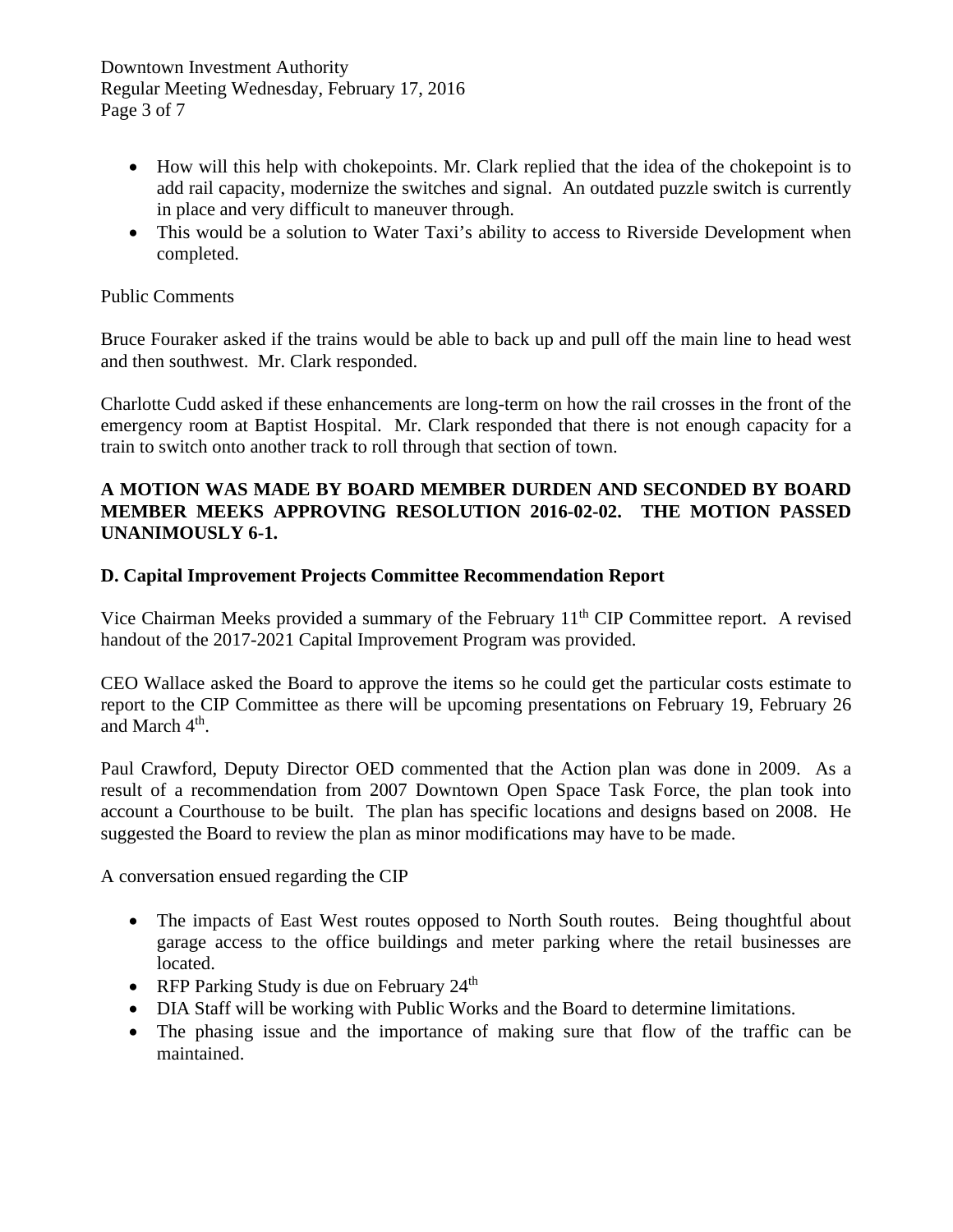Downtown Investment Authority Regular Meeting Wednesday, February 17, 2016 Page 4 of 7

CEO Wallace commented that the engineering concerns will not be solved as he needs to get the projects on the list. Discussions are taking place about departmental budgets for next year. The slate of projects has to be in que with other slate of projects throughout the City equally as well.

Board Member Durden stated that the outlined proposal is appropriate as a wish list from the Committee and encouraged the Board to approve.

CVP Boyer inquired about Hogan Street Plaza and asked if it was a part of the Landing reconstruction Plan from last year. CEO Wallace responded no.

CVP Boyer noted that when communicating best to projects to differentiate so that those receiving information know what is being discussed clearly.

John Pappas, Director of Public Works was present to explain the engineering process.

CEO Wallace asked the Board Members to inform him as to directions or should all opposed changes coming out the CIP process to come back to the Board.

Board Member Barakat addressed concerns about the timing of Adams and Forsyth project as those are the two (2) priority streets that have the most density of retailers.

CEO Wallace referenced that the Year's table would reflect which two projects are high priority to the Board. That would be Adams, Forsyth and Monroe Streets.

CVP Boyer recommended the Board to move forward with the suggestions in terms of timing and prioritization. The CIP would not be adopted until the end of August or September 2016. She encouraged the staff to come up with language that defines the scope clearly of what each of these projects are.

Public Comments

Pat Gears commented that traffic backs up to Lee Street on Monday mornings.

## **A MOTION WAS MADE BY BOARD MEMBER MEEKS AND SECONDED BY BOARD MEMBER GIBBS APPROVING THE CIP SCHEDULE AS PRESENTED IN THE PACKET. THE MOTION PASSED UNANIMOUSLY 6-1 (Barakat) .**

#### **IV. CHIEF EXECUTIVE OFFICER REPORT**

#### **A. Liberty Street Project**

 Mr. Pappas provided a brief update on Coastline Drive. Public works was working with the Hyatt to make sure to provide as many accesses as they can.

## **B. One Spark**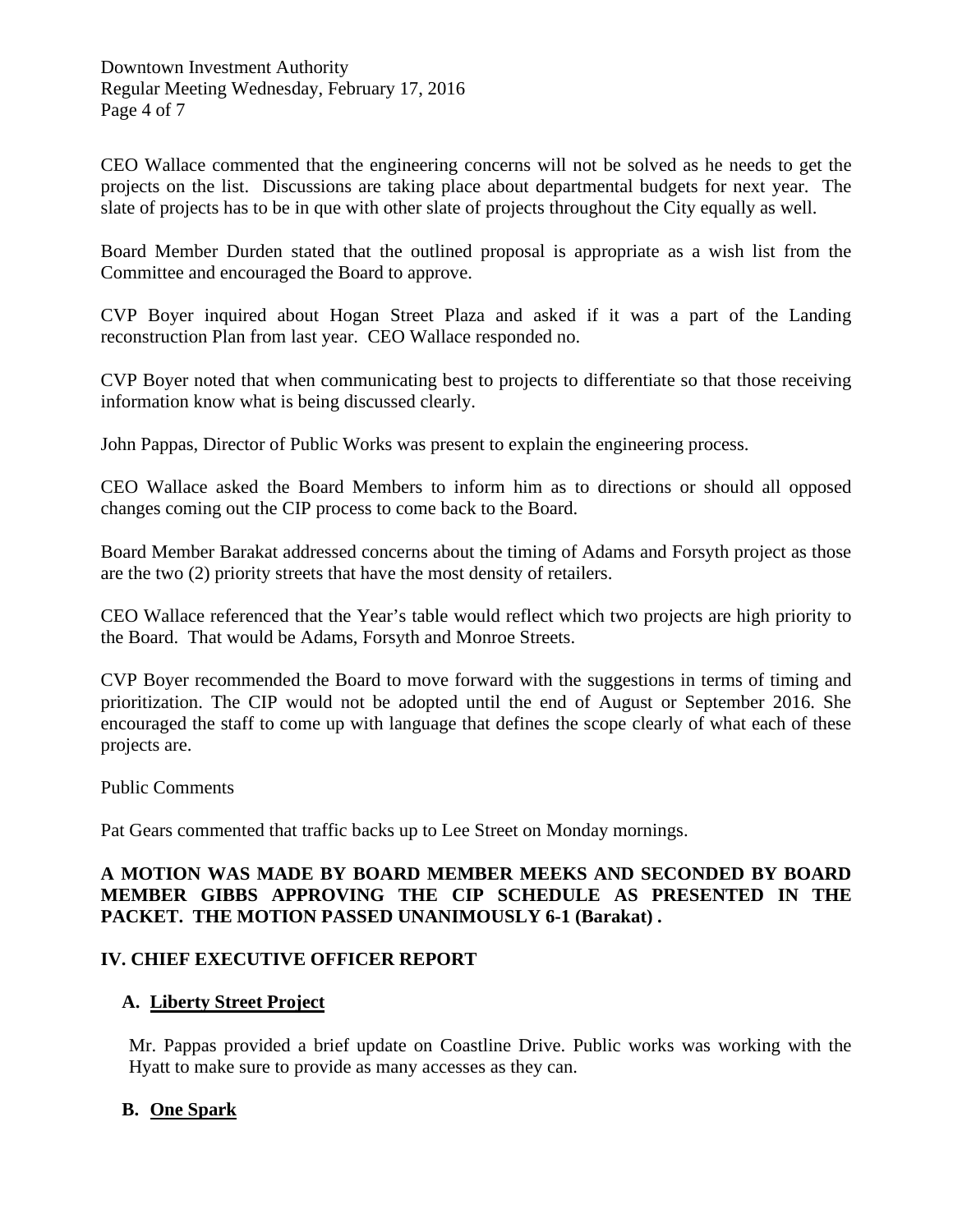Jacob Gordon, Downtown Vision provided an update on the changes of the leadership and the organization. One Spark will be a two (2) day event. CEO Wallace noted that the DIA will continue to work on the scope of services, and will bring it back before the Board at the March Meeting.

## **C. Jacksonville Jazz Fest**

 CEO Wallace provided a handout of the Jazz Festival schedules to the Board. Festival Dates are May 26-29, 2016. He encouraged the Board to visit the website to purchase VIP passes.

## **D. Public Parking**

CEO Wallace reported that there will be reorganization for the Office Public Parking to be housed under the Downtown Investment Authority. Ordinance 2016-140

## **E. JEA**

CEO Wallace reported at the JEA Board Meeting the develop team received an extension until December 31, 2016.

## **V. DDRB Update**

Jim Klement provided the DDRB briefing. The DDRB meeting was being held on Thursday, February 18, at 2:00 p.m. in the Ed Ball Building 1<sup>st</sup> Floor Training Room. CEO Wallace wanted to make sure each DIA Member received the DDRB Meeting packets. The Riverplace Boulevard Road Diet funding was approved by the DIA and project will go before DDRB.

Chairman Bailey requested for the DDRB Chairman to serve on the ULI Tap as a panelist on March 29<sup>th</sup> and March 30<sup>th</sup>. CEO Wallace responded that Rafael Caldera would be a stakeholder and involved in the process.

#### **VI. OLD BUSINESS Water Taxi Update**

Board Member Moody provided an update of the Water Taxi Committee. He reported that the committee is in the process of identifying stakeholders. The existing contract is being analyzed and reviewing existing studies from other cities regarding the successes or failures of water taxis in those areas. Board Member Durden pointed out that the Waterways Committee could be a resource for information. Chairman Bailey concurred.

## **Hemming Park Update**

Board Member Gibbs commented that a comprehensive overview of Hemming Park was provided by Vince Cavin at the January'16 Board Meeting. The February '16 meeting was cancelled due to a lack of a quorum and weather. CEO Wallace confirmed that the Hemming Park contract runs from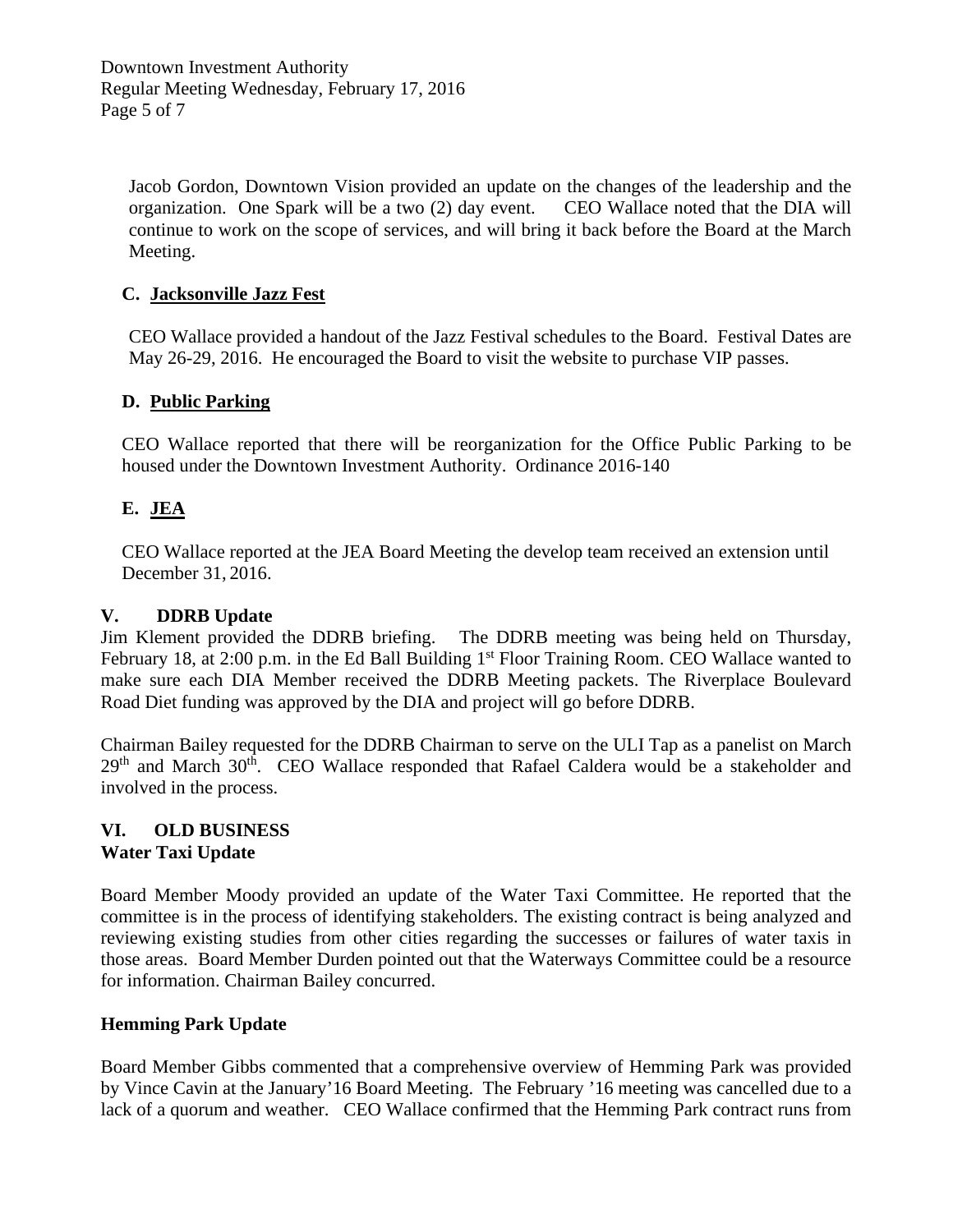Downtown Investment Authority Regular Meeting Wednesday, February 17, 2016 Page 6 of 7

September 1, 2014-September 30, 2017. He clarified that this was an 18 month funding on the front end of the contract. The last payment was received from the City of Jacksonville and they are seeking a grant from Community First that will allow them to continue through September 30 2016. CVP Boyer stated that CM Brosche and she are on the subcommittee to meet with Hemming Park with budgets and CIP proposals in details.

CEO Wallace stated that there is a Wi-Fi implementer to be put in place for the DIA. He is in hopes of having it done by mid-April.

Board Member Meeks provided an update of the CIP Committee. The next meeting will be regarding the Lazy Assets.

Board Member Meeks requested the continuous updates to be included in the meeting packet noted below:

- 1. Downtown Historic Designation
- 2. Jacksonville Landing
- 3. Trio and Barnett Building.
- 4. Retail Enhancement Program funding. Applicants to come back before the Board to give an update. Chairman Bailey requested REP Chair to update the Board, take what was learned and provide any recommendations that needed streamlining.
- 5. Monthly briefings with DIA Board Members with DIA staff for any updates.
- 6. CIP Committee on Lazy Asset will be named Strategic Implementation Committee. Board Member Meeks asked staff to be prepared to explain to the Board how the process works for selling City assets. Board Member Barakat will furnish a shortlist of properties that are time sensitive to sell from a market window of opportunity.

## **VI. NEW BUSINESS**

Board Member Meeks provided an article to the Board Members.

Board Member Durden requested staff to look into the creation of a City email account for DIA Business for maintenance of public records. Gayle Petrie suggested staff to reach out to the City Public records for suggestions.

CVP Boyer reported two (2) zoning matters that will go before the LUZ Committee.

**Ord 2015-842**- 601 East Adams Owned by Duval County Land Trust. **Easement to (City to be zoned ROS)** anticipated parking and **Ord 2015-849** Broadstone Riverhouse **Revised WD & Site Plan, DSD Memo dtd 1/19/16 + Conditions** to discuss a pedestrian plaza.

## **VII. PUBLIC COMMENTS**

Dick Jackson commented about postponed projects and his disappointment about the JTA Skyway study. Chairman Bailey responded about creating a tax base.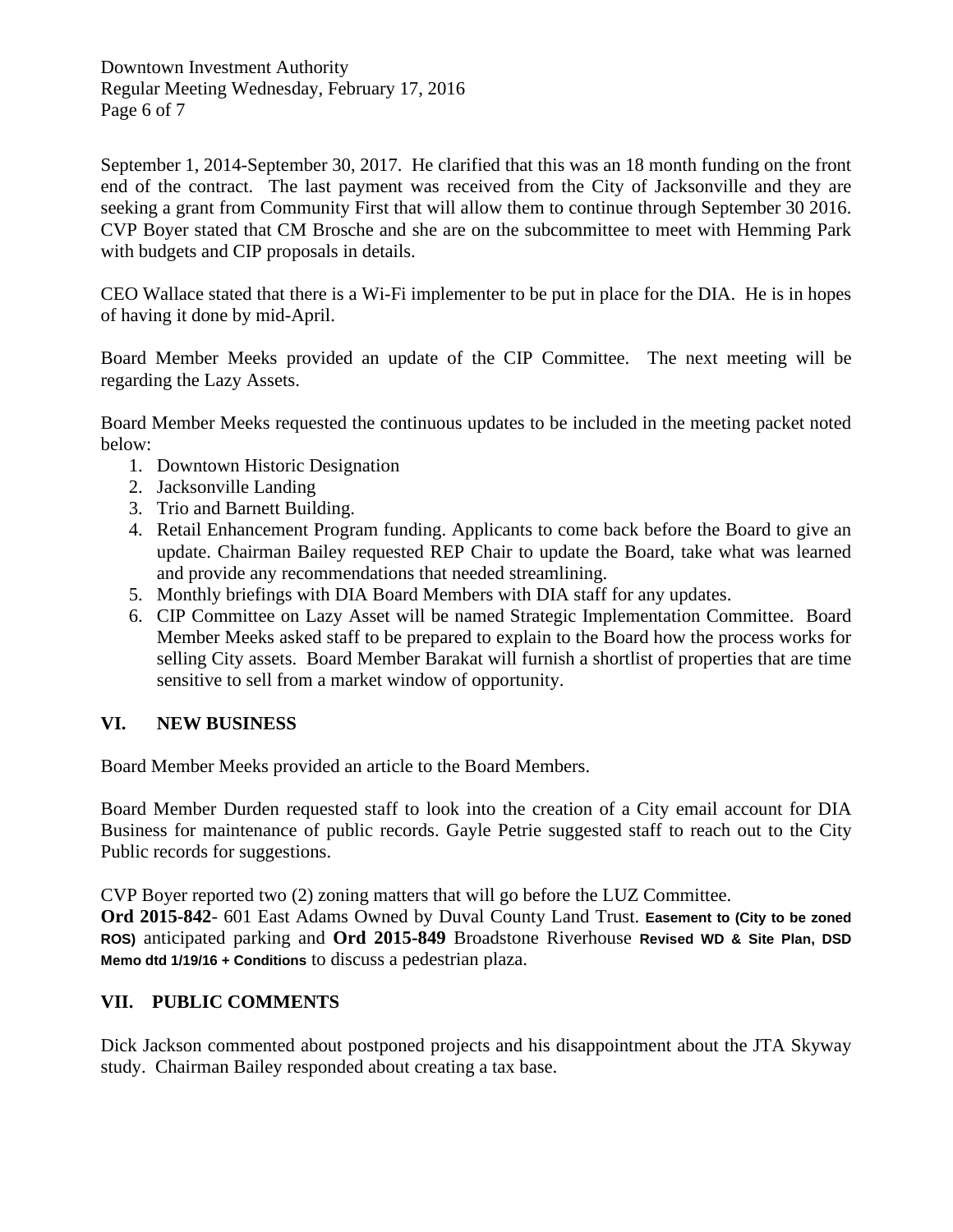Downtown Investment Authority Regular Meeting Wednesday, February 17, 2016 Page 7 of 7

Bruce Fouraker commented that Aundra Wallace did an excellent job of explaining the issues of Downtown. He stated the show was taped Thursday, February 11, and airs on WJCT Public Television on Thursday, February 18<sup>th</sup>.

## **ADJOURNMENT**

There being no further business, Chair Bailey adjourned the meeting at approximately 4:19 p.m.

The next DIA meeting is scheduled for Wednesday, March 16, 2016 at 2:00 p.m.

*The written minutes for this meeting are only an overview of what was discussed. For verbatim comments of this meeting, an audio CD is available upon request. Please contact Karen Underwood, at (904) 630-3492, or by email at karenu@coj.net.*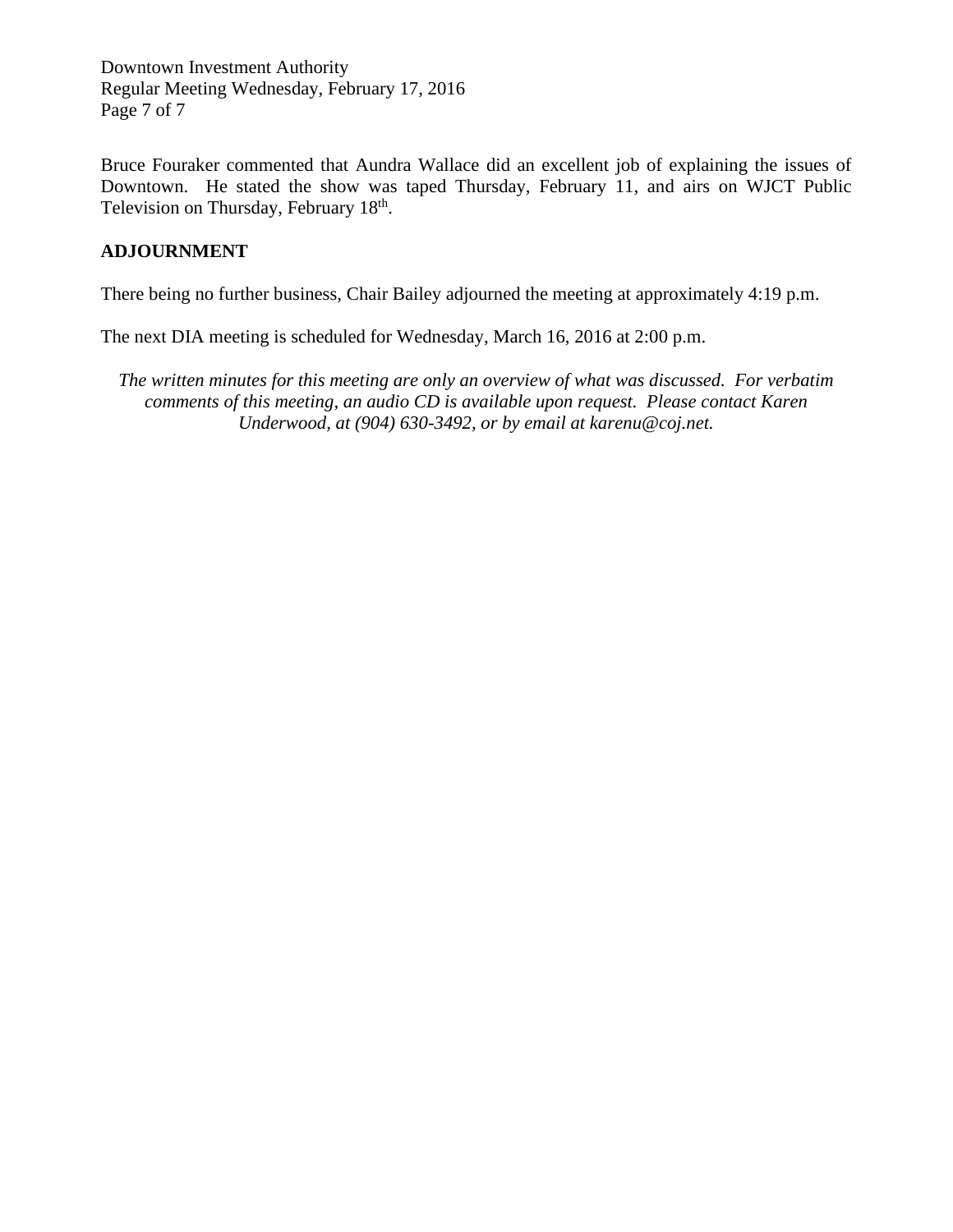#### **RESOLUTION 2016-02-01**

**A RESOLUTION OF THE DOWNTOWN INVESTMENT AUTHORITY (THE "DIA") APPROVING CHANGES TO THE SCOPE OF THE PROJECT IMPROVEMENTS OF THE PREVIOUSLY EXECUTED REDEVELOPMENT AGREEMENT BETWEEN THE CITY AND HALLMARK PARTNERS, INC. FOR THE 200 RIVERSIDE AVENUE APARTMENTS PROJECT, WITH ALL OTHER TERMS AND CONDITIONS OF THE REDEVELOPMENT AGREEMENT REMAINING UNCHANGED.**

**WHEREAS**, pursuant to DIA Resolution 2014-10-01, the DIA approved a Redevelopment Agreement between the City of Jacksonville and Hallmark Partners, Inc. ("Hallmark") for the purpose of providing a REV Grant in connection with the construction by Hallmark of a mixed–use residential apartment complex located at 200 Riverside Ave (the "Project"); and

**WHEREAS**, the Project as proposed included approximately 223 residential rental units and approximately 18,000 square feet of retail space with 318 parking spaces, with an estimated private capital investment of approximately \$42.1 million for the construction of the rental apartment facility and associated improvements; and

**WHEREAS**, the REV Grant was to be a for a maximum of up to 75% of the incremental increase in the county portion of the ad valorem taxes generated from a required minimum capital investment of \$32,000,000 for a period of twenty years, in a cumulative amount not to exceed \$7,000,000; and

**WHEREAS**, Hallmark desires to amend the Redevelopment Agreement to reflect that: (i) the number of residential units shall be reduced from 223 to a minimum of 190; and (ii) the square footage of the retail space shall be reduced from 18,000 to 16,000; and

**WHEREAS**, Hallmark has demonstrated that the estimated Private Capital Investment for the Project as revised will remain approximately \$42 million; and

**WHEREAS**, The proposed project will result in the creation of 60 new permanent fulltime jobs plus the creation of 500 full time construction jobs during the construction period of twenty-four (24) months; and

**WHEREAS**, The DIA is authorized per section 55.308 *Economic Development* of the City Ordinance Code, with City Council approval, to utilize the Tax Increment Finance District Trust Funds to foster the redevelopment of the Downtown Northbank Community Redevelopment Area; and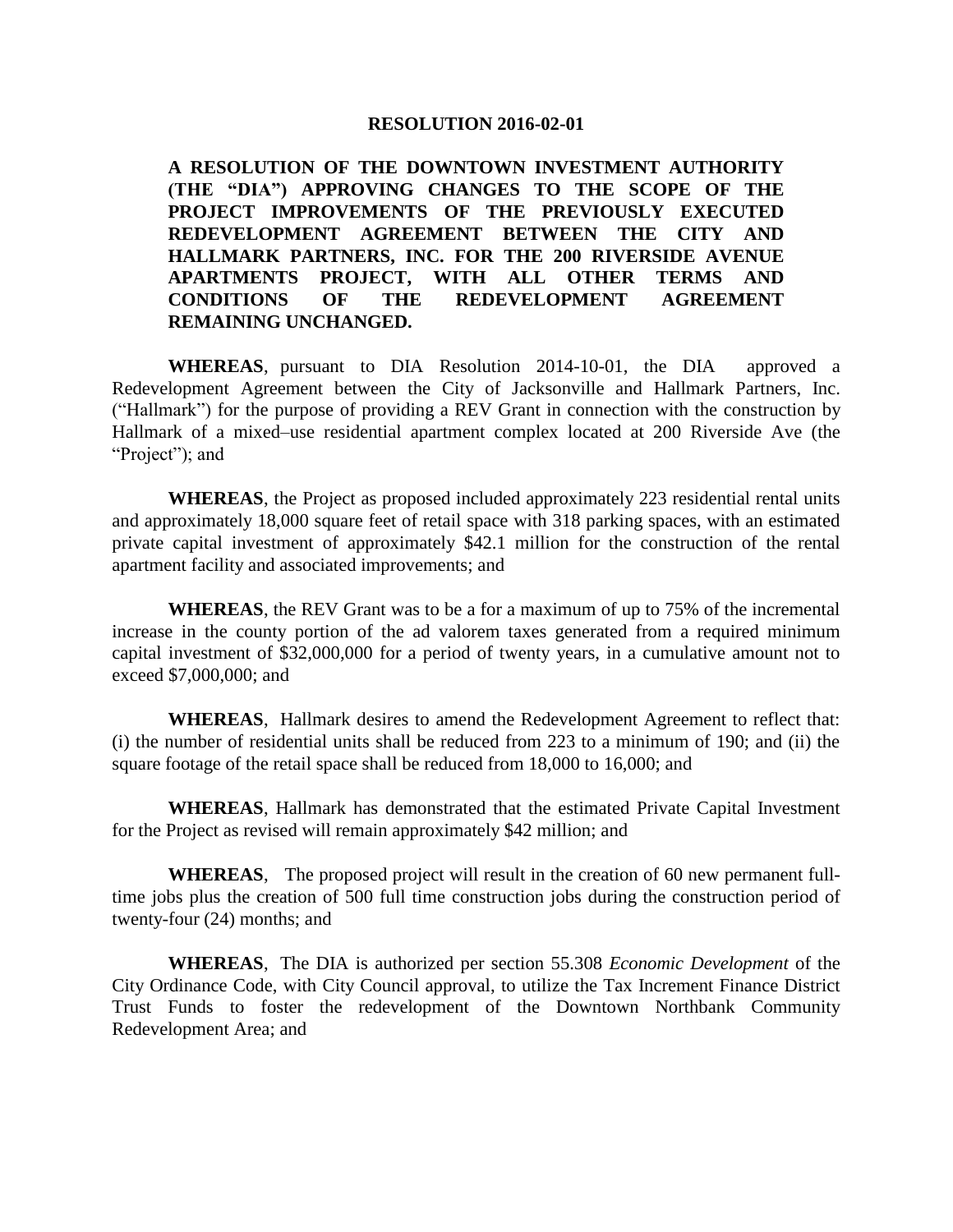Resolution 2016-02-01 Page 2

**WHEREAS**, the proposed revisions to the Project will not result in the City incurring any additional costs or increases to the maximum indebtedness of the City under the Redevelopment Agreement; NOW THEREFORE

**BE IT RESOLVED,** by the Downtown Investment Authority:

**Section 1**. The DIA finds that the recitals set forth above are true and correct and are incorporated herein by this reference.

**Section 2.** The DIA finds that the proposed revisions will not increase the financial obligations or liability of the City of Jacksonville.

**Section 3.** The DIA authorizes the CEO to memorialize these changes in writing, signed by both parties.

**Section 4.** This Resolution, 2016-02-01, shall become effective on the date it is signed by the Chair of the DIA Board.

## WITNESS: **DOWNTOWN INVESTMENT AUTHORITY**

\_\_\_\_\_\_\_\_\_\_\_\_\_\_\_\_\_\_\_\_\_\_ \_\_\_\_\_\_\_\_\_\_\_\_\_\_\_\_\_\_\_\_\_\_\_\_\_\_\_\_\_\_\_\_\_\_\_\_\_\_ James Bailey, Chairman

Date: \_\_\_\_\_\_\_\_\_\_\_\_\_\_\_\_\_\_\_\_\_\_\_\_\_\_\_\_\_\_\_\_\_

VOTE: In Favor: \_\_\_\_\_\_\_\_ Opposed: \_\_\_\_\_\_\_\_\_ Abstained: \_\_\_\_\_\_\_

FORM APPROVAL:

Office of General Counsel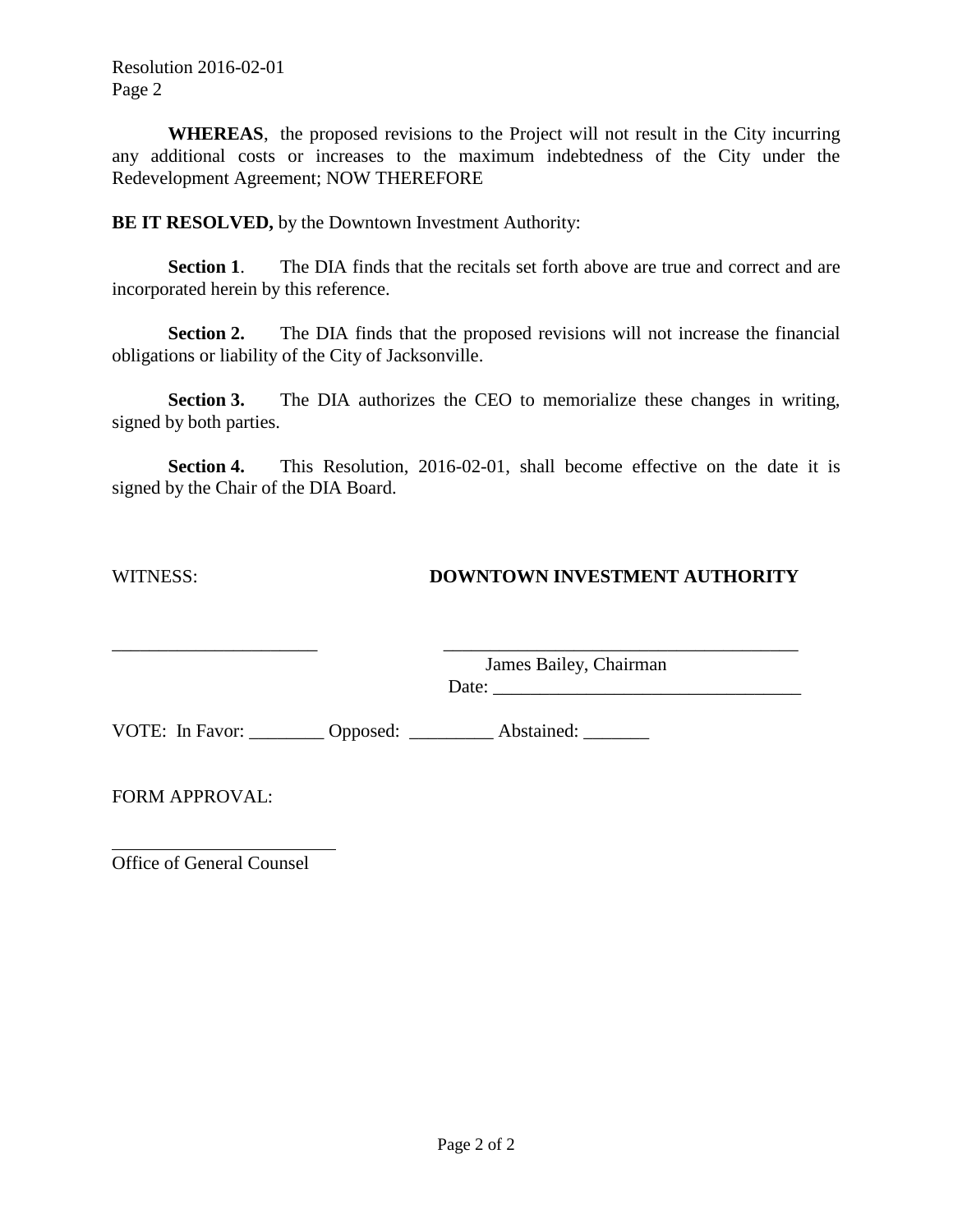#### **RESOLUTION 2016-02-02**

#### **A RESOLUTION OF THE DOWNTOWN INVESTMENT AUTHORITY IN SUPPORT OF THE PASSENGER RAIL TERMINAL AND FREIGHT ENHANCEMENTS** *TRANSPORTATION INVESTMENT GENERATING ECONOMIC RECOVERY* ("**TIGER") GRANT APPLICATION SUBMISSION BY THE JACKSONVILLE TRANSPORTATION AUTHORITY.**

**WHEREAS**, freight rail lines for CSX, Norfolk Southern and Florida East Coast railroads converge at downtown Jacksonville adjacent to the historic downtown rail terminal; and

**WHEREAS**, this convergence creates a chokepoint severely restricting freight capacity in and out of the state of Florida; and

**WHEREAS**, this chokepoint also impacts the flow of goods via rail from other strategic points in the State of Florida, such as the Port of Miami and the Port of Jacksonville; and

**WHEREAS**, goods coming into the Port of Jacksonville, and goods flowing through Jacksonville, are transported all across the United States; and

**WHEREAS**, the Port of Miami is under construction to facilitate Post Panamax ships in conjunction with the opening of the improved Panama Canal creating a large increase in additional goods and services moving via rail north through this rail chokepoint; and

**WHEREAS**, this chokepoint is impacting the transportation of goods from northeast Florida to the southeastern United States, and into south Florida; and

**WHEREAS**, this restriction in freight capacity has detrimental impacts to the economies of both Florida and the southeastern United States; and

**WHEREAS**, the chokepoint causes rail backups to the south of the historic downtown rail terminal across the St. Johns River onto the south bank of downtown Jacksonville, blocking access to Baptist Medical Center and emergency services; and

**WHEREAS**, the chokepoint causes trains to block access to the San Marco neighborhood; and

**WHEREAS**, the chokepoint causes trains to block traffic creating backups on the I-95 ramps; and

**WHEREAS**, the current AMTRAK station is located six miles north of downtown at a station lacking intermodal connections; and

**WHEREAS**, at the current station location, Amtrak trains block access to the Moncrief Yard for freight rail carriers that need the yard to optimize freight rail services; and

**WHEREAS**, JAXPORT is making improvements that will increase freight capacity and rail freight to and from the port which will need to use the Moncrief Yard; and